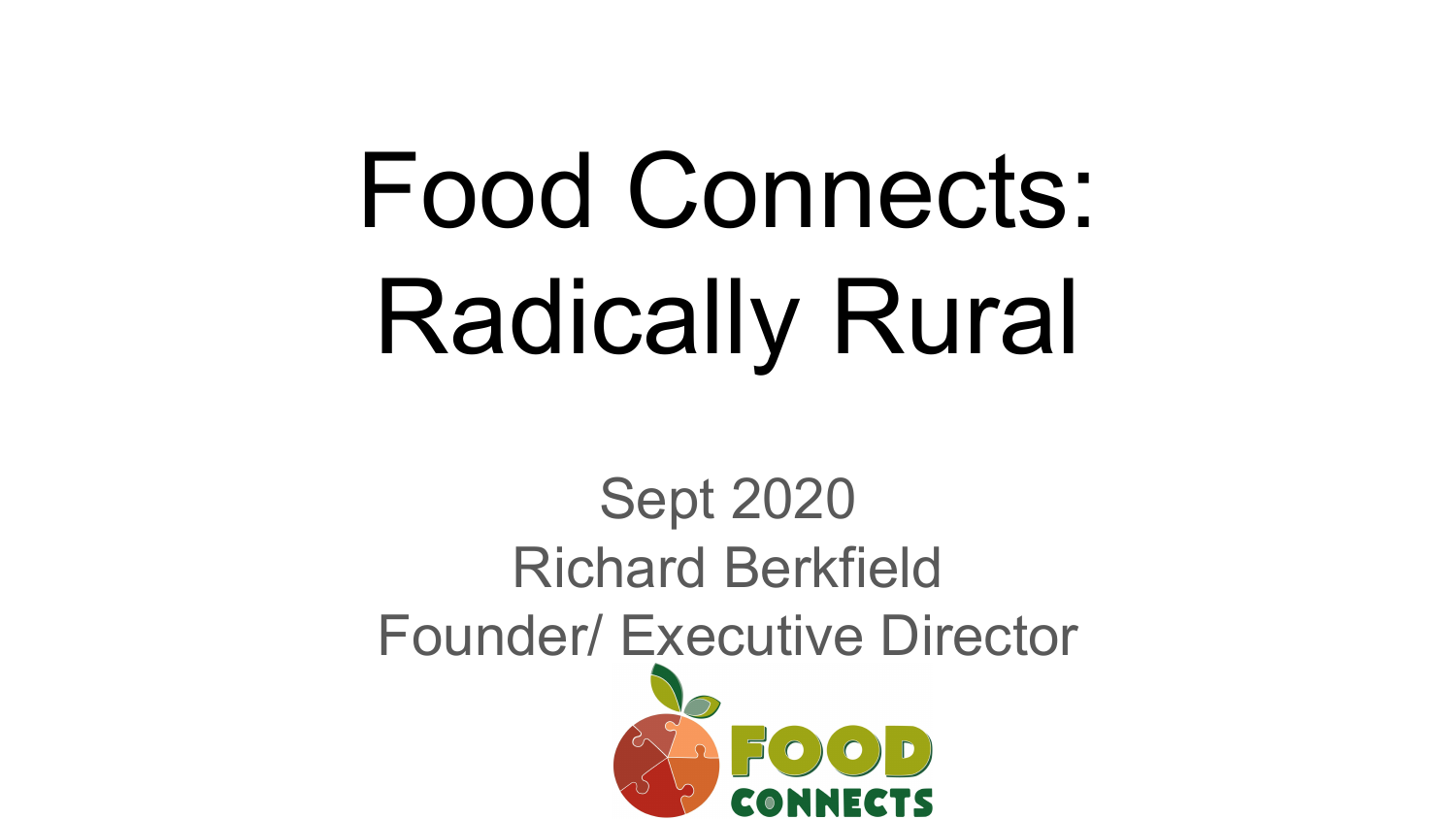### Brief Intro

- Food Hub founded in 2009 with a vision of a 30 mile radius food system.
- Started small, with visionary farmers and strong community partnerships focused on wholesale.
- Added strong "anchor tenants" with high production capacity to help cover rural transportation costs.
- Trial and Error, learning mentality, evolving as outside world also evolved.
- Lean and green model, shying away from ownership.
	- Shared vehicle
	- Same day pick up and delivery, no inventory!
	- Lots of mistakes
	- Modest impact

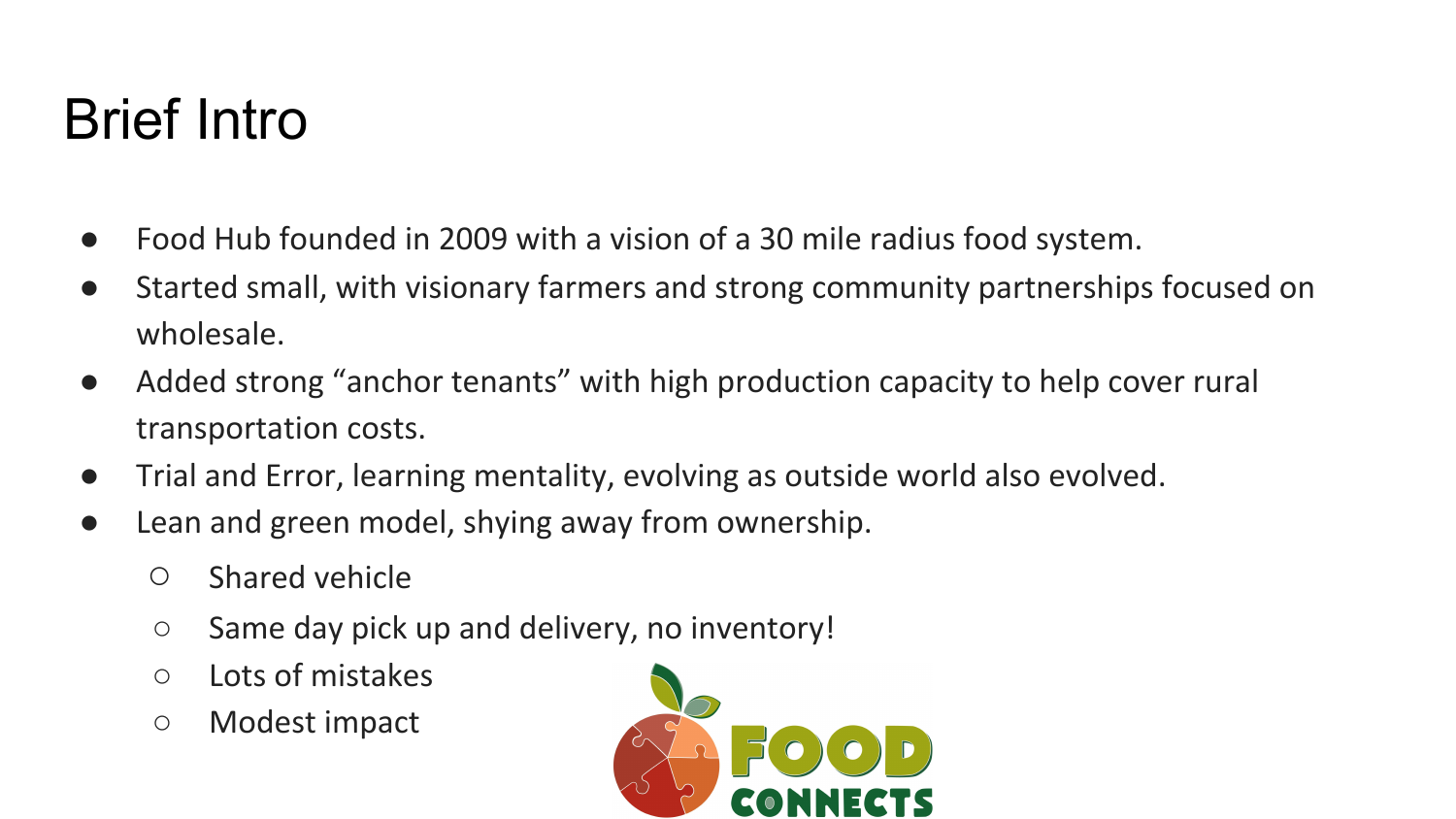## At a glance

- Part of a 501c3 with educational programming
- We make it easy to buy wholesale from over 75 farmers and food producers, with one online ordering platform, one delivery, one bill and one customer service experience.
- Our food is source identified from the farm to dock
- Maximize return to producers: they set their prices. Not price takers!
- Sell to over 150 wholesale customers, independent retailers and institutions are top.
- 4 Vehicles
- $\bullet$   $\sim$  4,000 sq ft facility
	- 2 Walk-in coolers, walk-in freezer, dry storage
	- Office space
- $\sim$  9 FTF

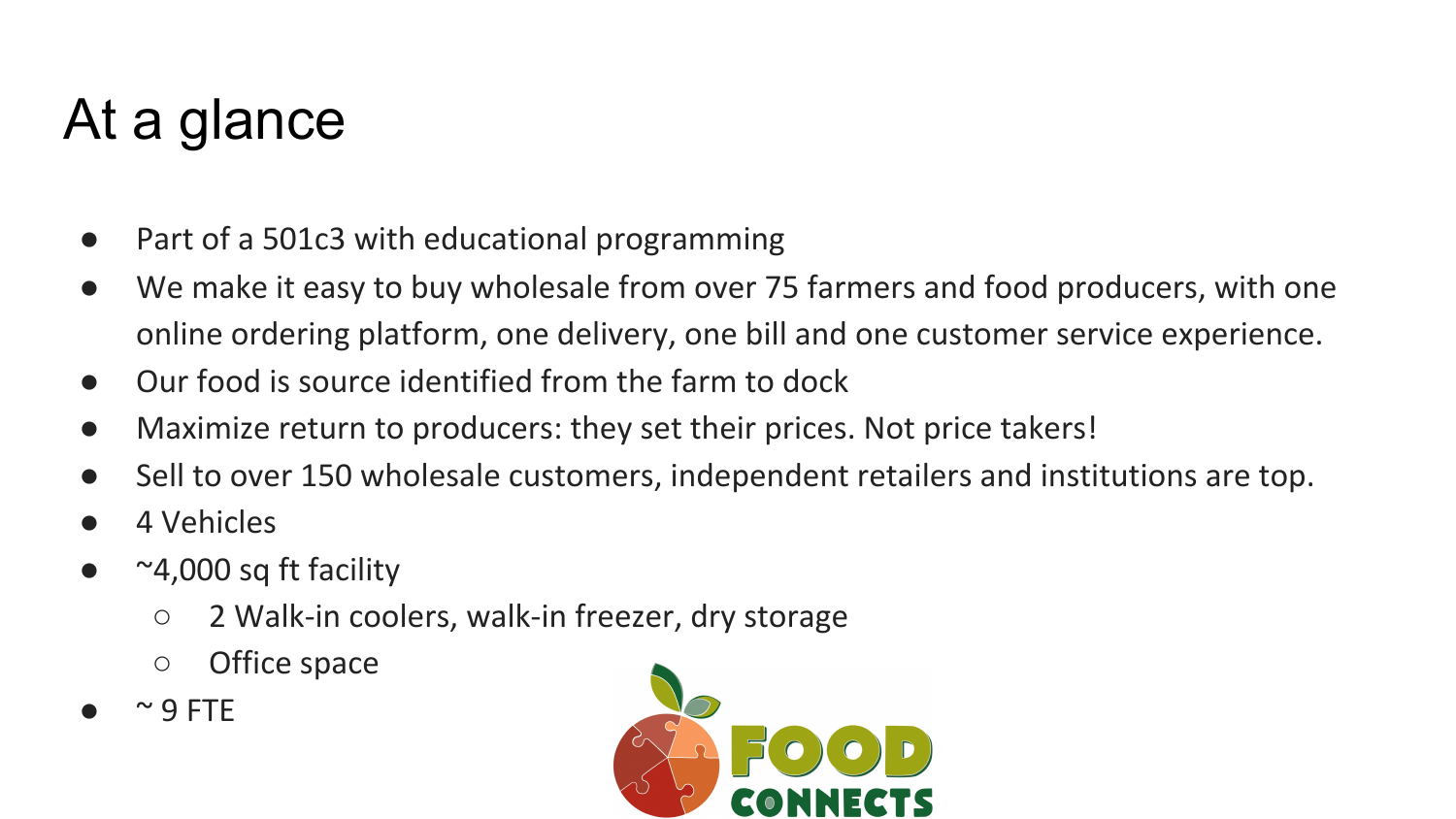#### Lessons Learned

- 2017, tired of being on a shoestring!
	- i. highly vulnerable to disruptions
	- ii. not serving producers and customers as well as should be or wanted to.
- $\circ$  2018 to-date, big push on growth!
	- i. Sales doubled from 2017-2019
	- ii. And doubling again in 2020
- Partnerships of all kinds really important esp in Rural areas!
	- i. Learning networks of similar business models
	- ii. Collaborative funding opportunities to meet shared outcomes
	- iii. Be open minded

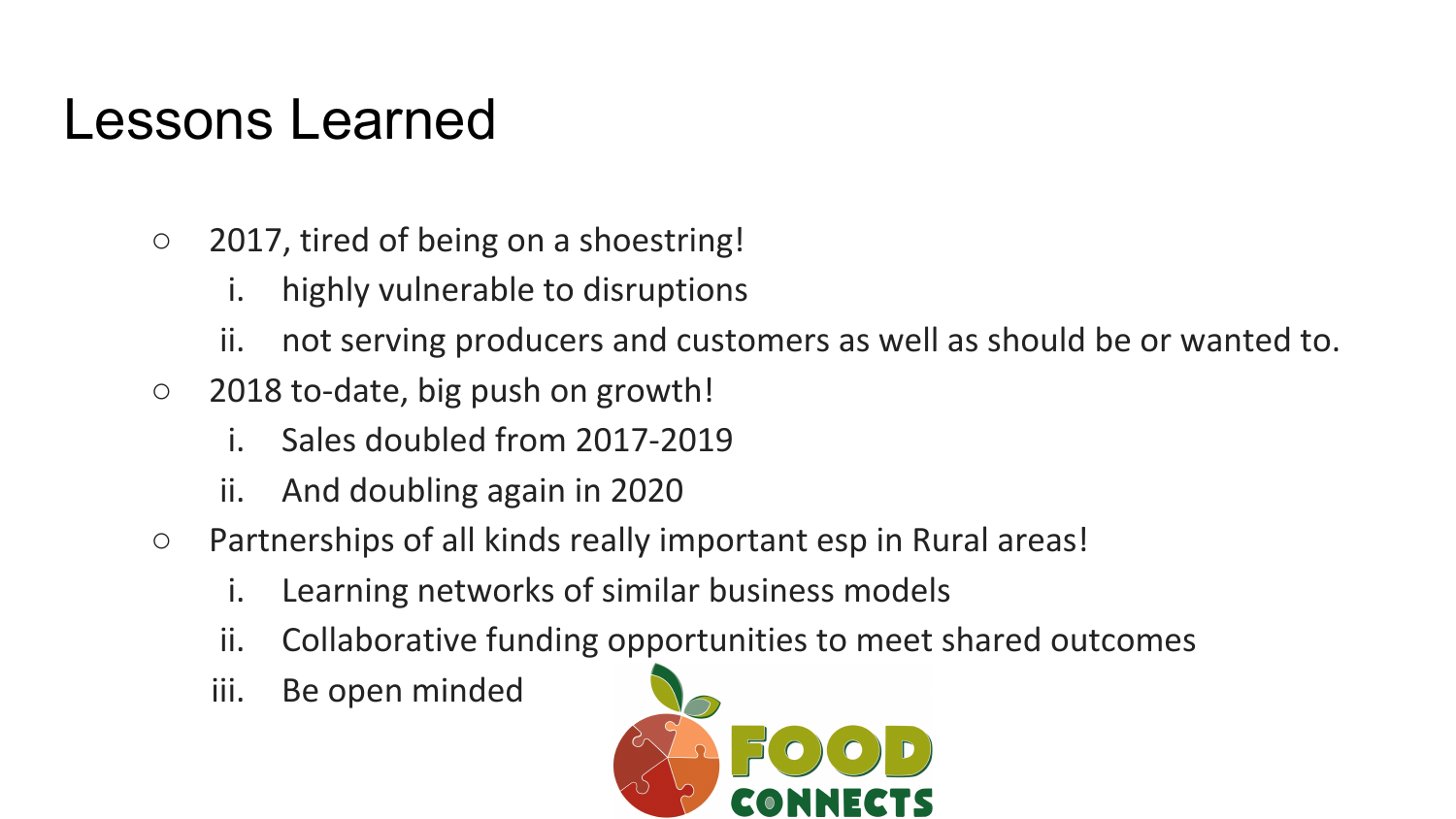Changes needed to ensure the success of your food hub

- Start small, build success and momentum
- Take the next step up from a strong foundation
	- a. No trucks, to owning a truck, to 4 vehicles
	- b. Shared cooler, to our own facility, dry storage, walk in coolers and freezers, equipment
	- c. Software updates, to improve systems.
	- d. Hiring from passion and training, adding more relevant professionals
- Continue to learn and evolve, network with similar enterprises.

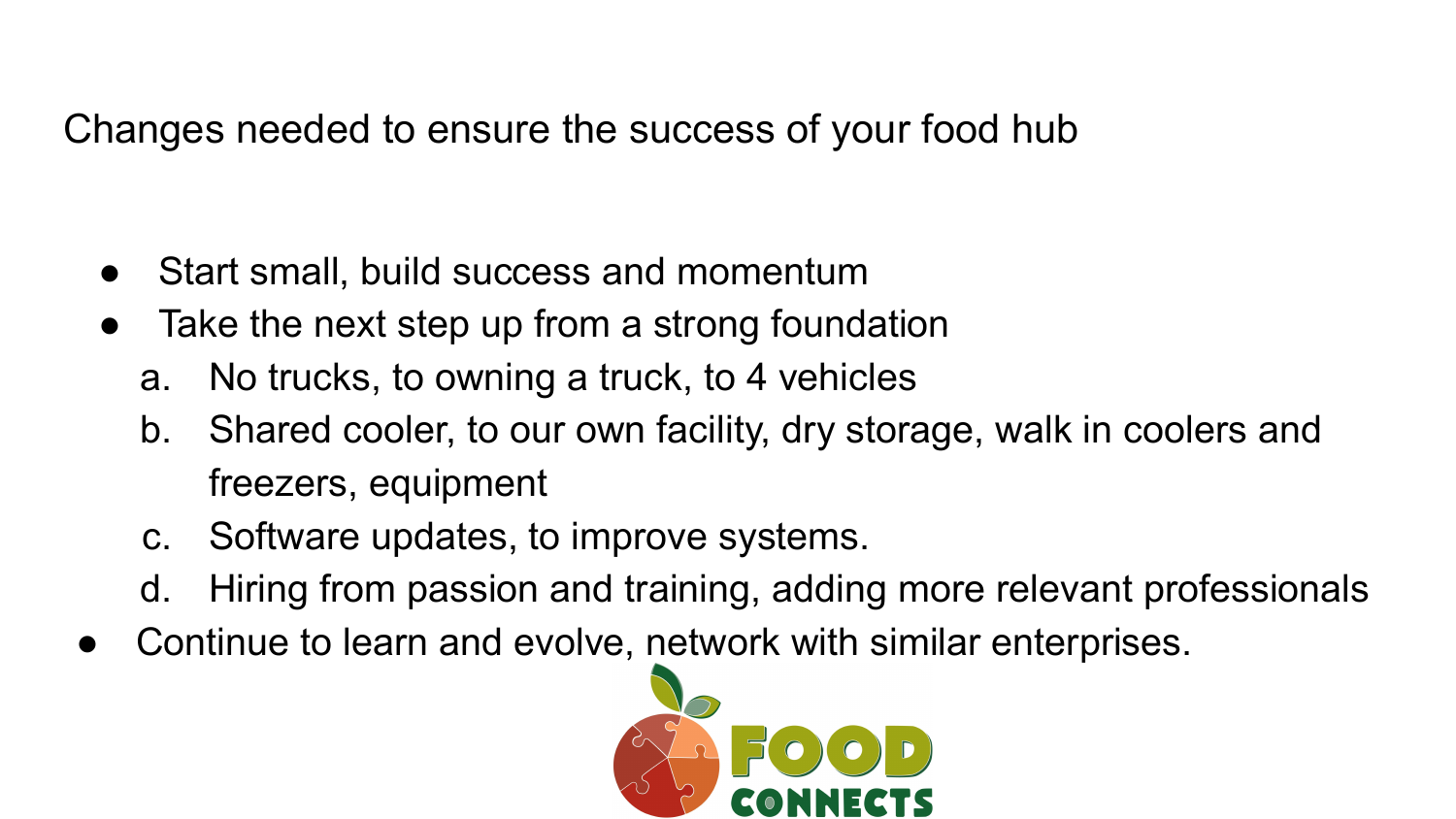## Food Hub Networks

- Share information
	- Nuts and Bolts
	- Market Trends
	- Etc
- Transactions
	- Move surplus around the region
	- Unique value added products
	- Leverage competitive advantages
	- Increase seasonal availability
- Bigger Impact
	- Fundraise together
	- Collaborative marketing
	- Advocacy
	- Etc.

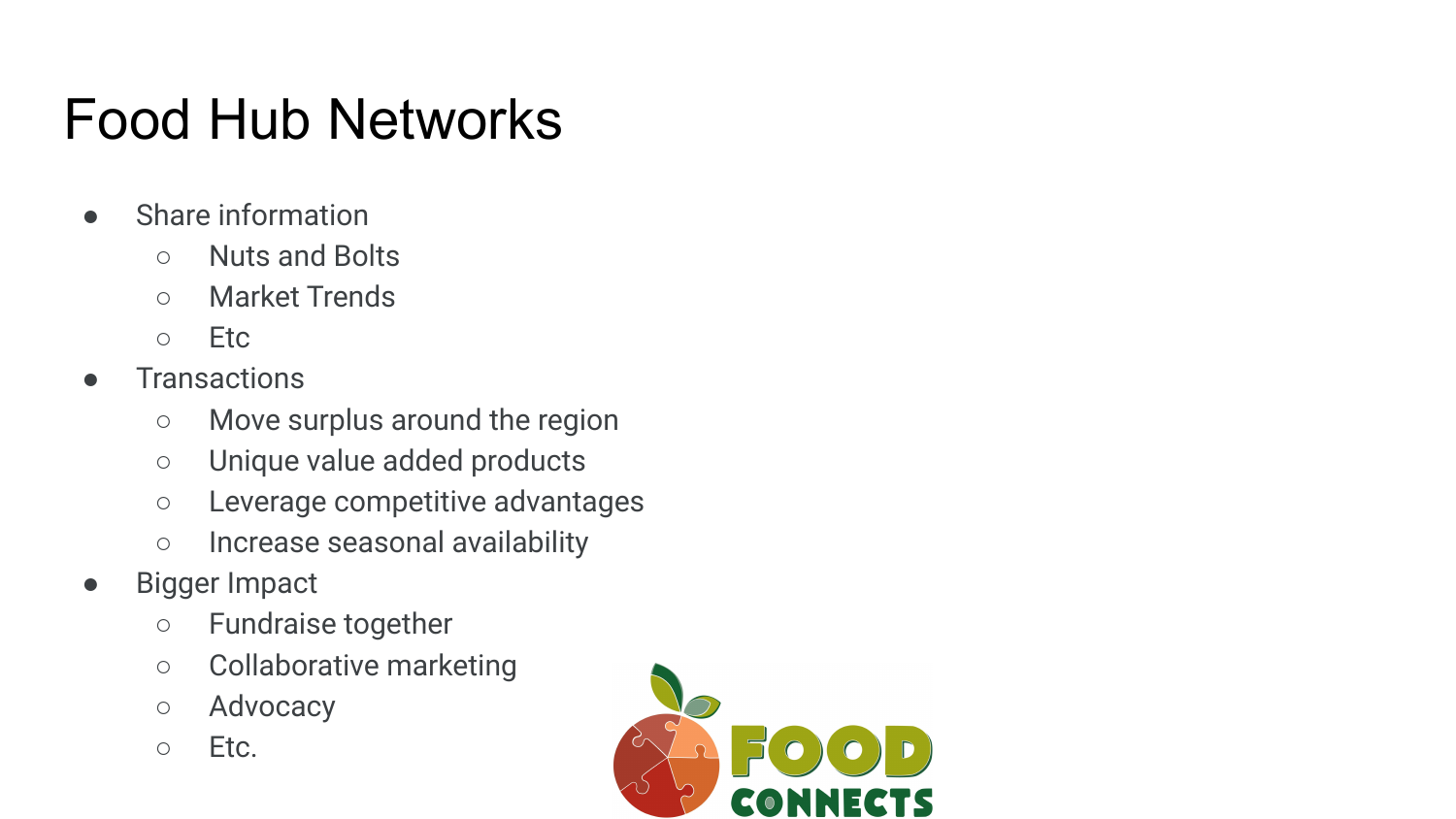#### Transitioning from local to regional

- Transition to regional continues to be challenging, but tons of opportunity!
- "We want to sell to other places but not have them sell into our area."
- Also, financially, logistically, and environmentally, we want to have full trucks all the time, so exporting to another area requires importing something to have full trucks.
- Clear on decision making, amount, product types, competition
- Can't be everything to everyone

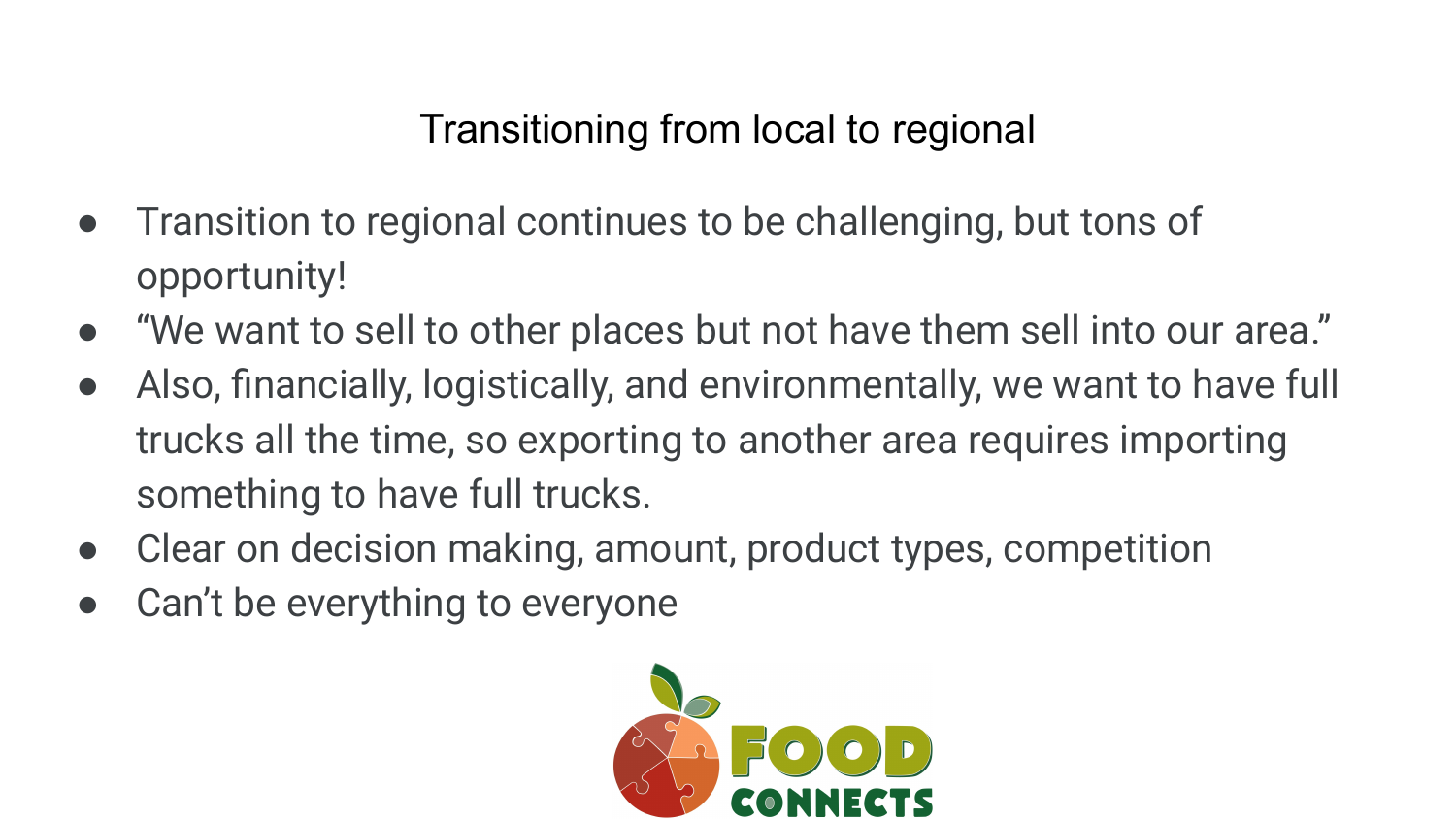#### Advice?

- As the saying goes, when you've seen one food hub... you've seen one food hub.
- Do what makes the most sense based on assets and needs in your community.
- Build strong and diverse partnerships
- Take calculated risk. Be bold but do your homework!
- Learn from your mistakes!
- Remember, its not easy or profitable!
- But NOW is the time for this type of meaningful work!